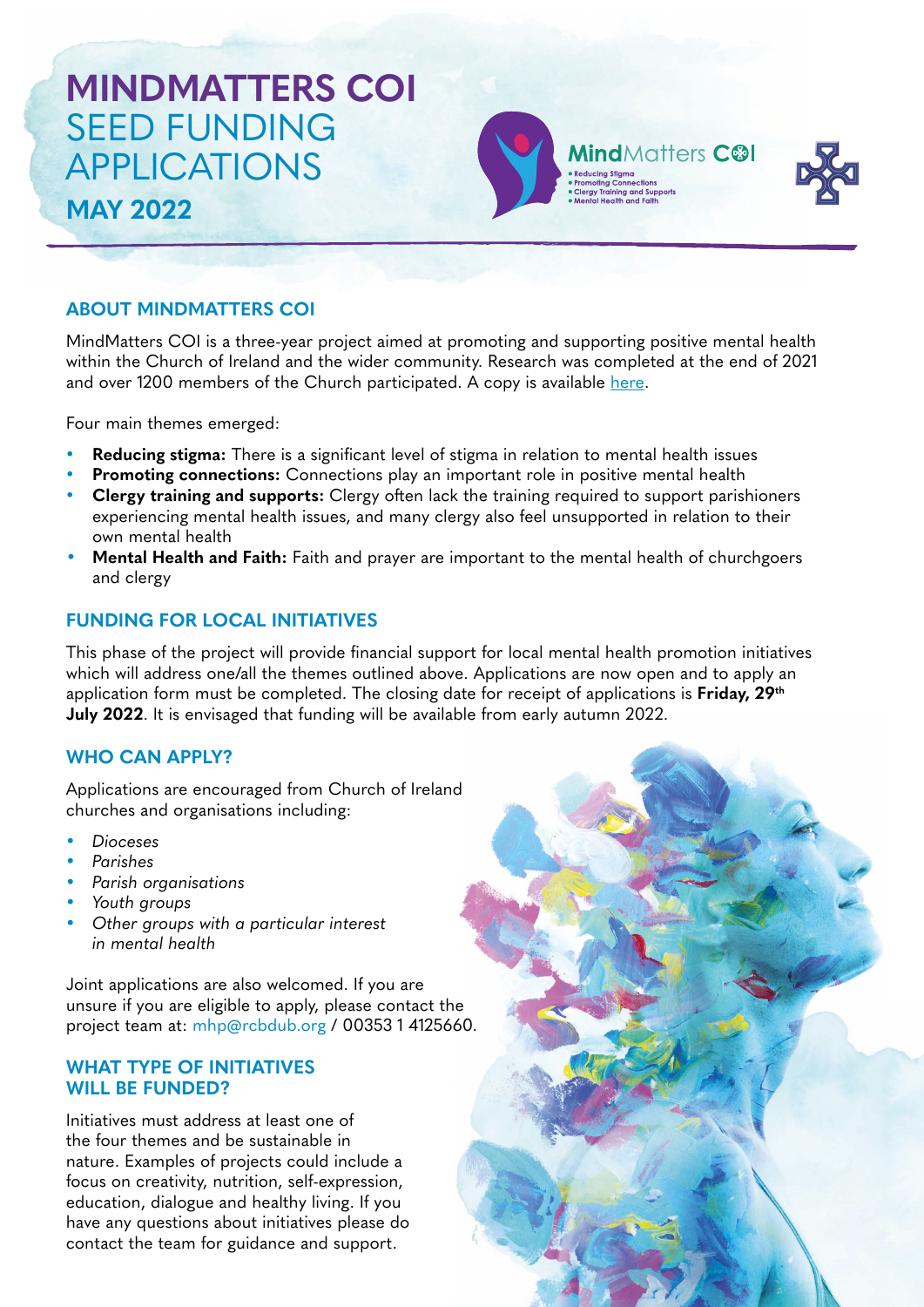



Other examples could include:

| <b>Reducing stigma</b>                 | Look at the 5 steps to<br>well-being as a main<br>theme and work from<br>that framework                                                           | Drama and art are always<br>good mediums to express<br>emotions - curate a<br>creative piece around the<br>issues of poor MH and<br>how/what we can do to<br>support well-being   | Link with the See Change<br>Green Ribbon Campaign -<br>Changing minds about<br>mental health, one<br>conversation at a time                                                                                 |
|----------------------------------------|---------------------------------------------------------------------------------------------------------------------------------------------------|-----------------------------------------------------------------------------------------------------------------------------------------------------------------------------------|-------------------------------------------------------------------------------------------------------------------------------------------------------------------------------------------------------------|
| <b>Promoting</b><br>connections        | Fun day<br>Introducing people to<br>pen pals<br>Encouraging different<br>age groups to spend a<br>few hours together to<br>get to know each other | Link in with other external<br>groups and engage in<br>some shared learning,<br>training, social events,<br>and cross community<br>programmes                                     | Be active: organise a walk/<br>marathon/dance maybe<br>followed by a BBQ etc<br>Learn grounding techniques<br>and get involved in nature<br>focused activities such as<br>gardening and outdoor<br>pursuits |
| <b>Clergy training</b><br>and supports | Participating on training<br>programmes such as<br>SafeTalk, Mental Health<br>First Aid etc                                                       | Using the Action Planning<br>model from our training<br>partners, Action Mental<br>Health, to identify areas<br>of concern in your<br>community/church and<br>develop local plans | Speak to young people,<br>adults, and parents about<br>what they feel the issues are<br>and how they feel they might<br>be addressed                                                                        |
| <b>Mental Health</b><br>and Faith      | Inviting a speaker to talk<br>about mental health<br>during a service                                                                             | Conversations on mental<br>health and theology                                                                                                                                    | Keep learning - organise faith<br>and mental health awareness<br>workshops                                                                                                                                  |

## **WHAT LEVEL OF FUNDING IS AVAILABLE?**

#### **There are three levels of funding available.**

- *•* **Band 1:** Applications up to £500.00 / €600.00
- **Band 2:** Applications up to £3,000.00 / €3,500.00
- *•* **Band 3:** Applications up to £10,000.00 / €12,000.00

## **HOW DO I APPLY?**

Application forms can be accessed [here.](https://mindmatters.ireland.anglican.org/) If you would like a hardcopy of the application form, please email [mhp@rcbdub.org](mailto:mhp@rcbdub.org) or call: 00353-1-4125660 and a copy of the application form will be sent out to you. The closing date for receipt of applications is **29th July 2022**.

The application form **must be signed** by someone who has attended the Mindmatters COI *'Mental Health Awareness'* training, run by Action Mental Health. It is also important that the Rector / Archdeacon, or in the case of a Band 3 grant, the Bishop, is aware of this application. Their signature should be included as part of the application.

Applications can be emailed to: [mhp@rcbdub.org](mailto:mhp@rcbdub.org) or posted to: MindMatters COI C/O Rebekah Fozzard, Church of Ireland House, Church Avenue, Rathmines, Dublin 6, D06 CF67. All applications will be acknowledged.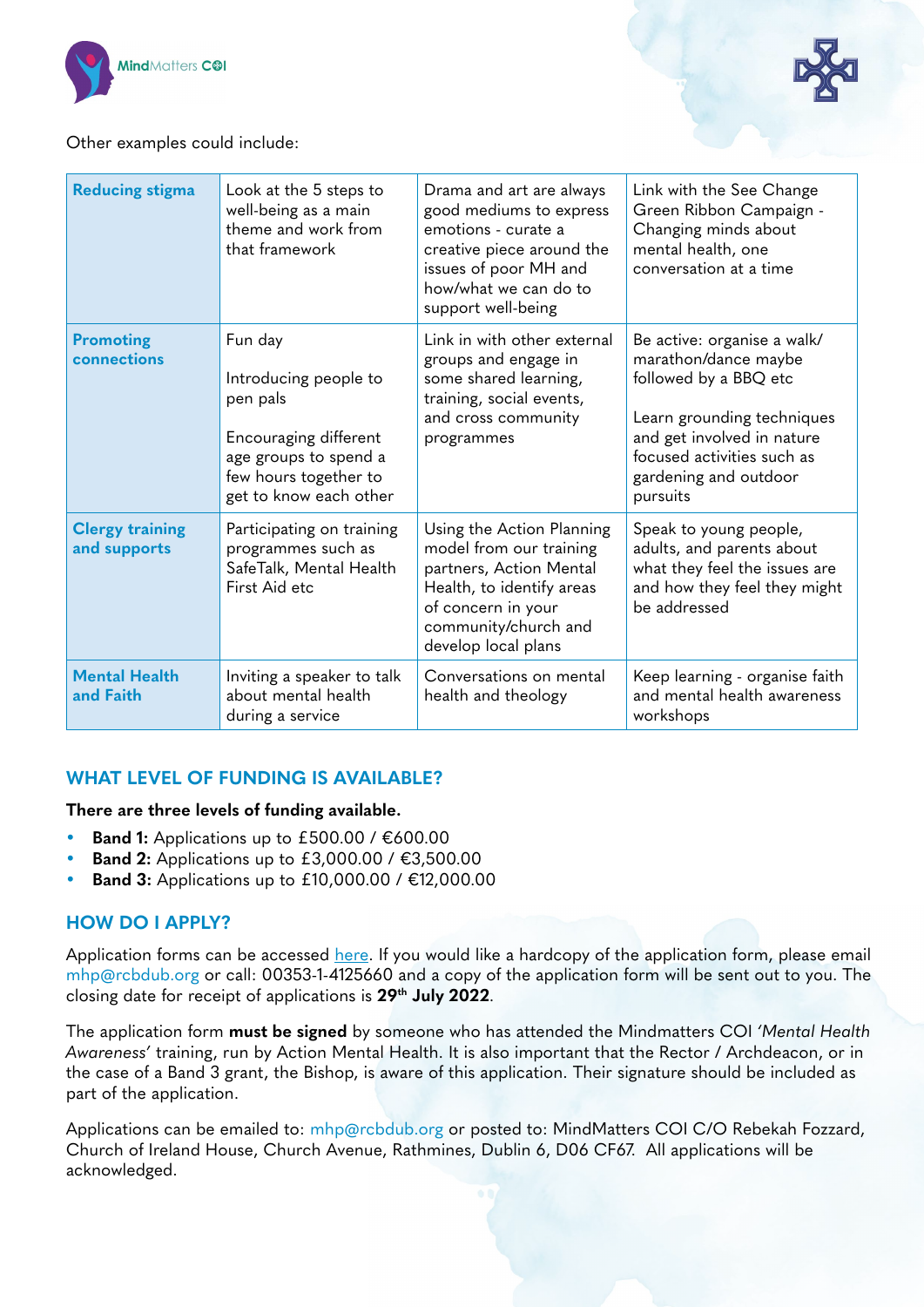



## **MINDMATTERS COI SEED FUNDING APPLICATION FORM**

## **Closing Date: 29th July 2022**

*The amount of detail provided should reflect the level of funding requested*

| <b>Project Title</b>                                                                                                 |                                         |                                             |                                                 |
|----------------------------------------------------------------------------------------------------------------------|-----------------------------------------|---------------------------------------------|-------------------------------------------------|
| <b>Name of applicant</b>                                                                                             |                                         |                                             |                                                 |
| <b>Contact Details of applicant</b>                                                                                  |                                         |                                             |                                                 |
| <b>Parish</b>                                                                                                        |                                         |                                             |                                                 |
| <b>Diocese</b>                                                                                                       |                                         |                                             |                                                 |
| <b>Band applied for</b><br>(Please tick)                                                                             | <b>Band One</b><br>£500.00 /<br>€600.00 | <b>Band Two</b><br>£3,000.00 /<br>€3,500.00 | <b>Band Three</b><br>£10,000.00 /<br>€12,000.00 |
| <b>Amount requested</b>                                                                                              |                                         |                                             |                                                 |
| <b>Brief description of the initiative</b><br>(No more than 500 words. A separate<br>sheet can be used if necessary) |                                         |                                             |                                                 |
| Theme/s selected                                                                                                     |                                         |                                             |                                                 |
| <b>Impact &amp; Benefits</b>                                                                                         |                                         |                                             |                                                 |
| <b>Evidence of sustainability</b>                                                                                    |                                         |                                             |                                                 |
| <b>Budget</b>                                                                                                        |                                         |                                             |                                                 |
| <b>Name and signature of MindMatters</b><br><b>COI Training attendee/s</b>                                           |                                         |                                             |                                                 |
| Signature of Rector/Archdeacon /<br><b>Head of Organisation</b>                                                      |                                         |                                             |                                                 |
| <b>Signature of Bishop if required</b>                                                                               |                                         |                                             |                                                 |
| <b>Consent received from all those</b><br>whose personal details are included<br>in the application form?            |                                         | Yes                                         |                                                 |